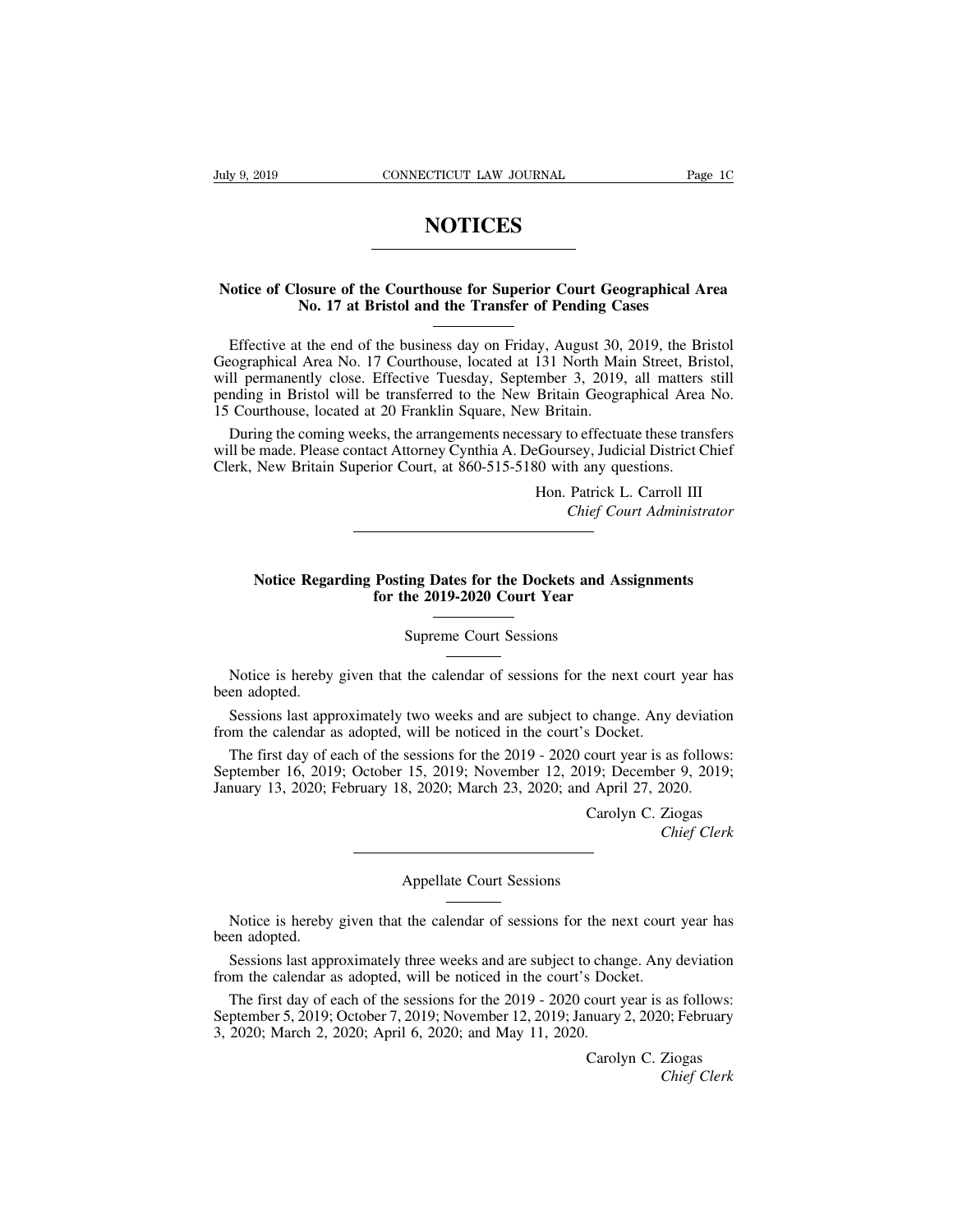Page 2C CONNECTICUT LAW JOURNAL July 9, 2019<br>Docket and case assignment information is available on the Judicial Branch web-<br>site and at http://appellateinquiry.jud.ct.gov. The electronic posting on the Judicial<br>Branch web Sim Bage 2C CONNECTICUT LAW JOURNAL July 9, 2019<br>
Docket and case assignment information is available on the Judicial Branch web-<br>
site and at http://appellateinquiry.jud.ct.gov. The electronic posting on the Judicial<br>
Bra Page 2C CONNECTICUT LAW JOURNAL July 9, 2019<br>Docket and case assignment information is available on the Judicial Branch web-<br>site and at http://appellateinquiry.jud.ct.gov. The electronic posting on the Judicial<br>Branch web Docket and case assignment information is available on the Judicial Branch web-<br>site and at http://appellateinquiry.jud.ct.gov. The electronic posting on the Judicial<br>Branch website is the official notice of the dockets an Docket and case assignment information is available on the Judicial Branch web-<br>site and at http://appellateinquiry.jud.ct.gov. The electronic posting on the Judicial<br>Branch website is the official notice of the dockets an Docket and case assignment information is available on the Judicial Branch web-<br>site and at http://appellateinquiry.jud.ct.gov. The electronic posting on the Judicial<br>Branch website is the official notice of the dockets an Docket and case assignment information is available on the Judicial Branch web-<br>site and at http://appellateinquiry.jud.ct.gov. The electronic posting on the Judicial<br>Branch website is the official notice of the dockets an Bocket and case assignment information is available on the Judicial Branch web-<br>site and at http://appellateinquiry.jud.ct.gov. The electronic posting on the Judicial<br>Branch website is the official notice of the dockets an Since and at <u>Internal performation y</u> functions and a temperature of the official noti-<br>incarcerated self-represented parties<br>e-filing who will continue to receive<br>69-1 and 69-3. Notice of the cases the<br>ered on the court' First Term Docket<br> **Supreme Court Docket**<br> **Information available on or about**<br> **Information available on or about**<br> **Information available on or about**<br> **Information available on or about**<br> **Information available on or ab** 

| <b>Supreme Court Docket</b>     | Information available on or about        |  |
|---------------------------------|------------------------------------------|--|
| First Term Docket               | Posted to the website June 28, 2019      |  |
| Second Term Docket              | Posted to the website August 23, 2019    |  |
| Third Term Docket               | Posted to the website September 23, 2019 |  |
| Fourth Term Docket              | Posted to the website October 21, 2019   |  |
| Fifth Term Docket               | Posted to the website November 26, 2019  |  |
| Sixth Term Docket               | Posted to the website January 10, 2020   |  |
| Seventh Term Docket             | Posted to the website February 10, 2020  |  |
| Eighth Term Docket              | Posted to the website March 16, 2020     |  |
| <b>Supreme Court Assignment</b> | Information available on or about        |  |
| First Term Assignment           | Posted to the website July 31, 2019      |  |
| Second Term Assignment          | Posted to the website September 16, 2019 |  |
| Third Term Assignment           | Posted to the website October 15, 2019   |  |
| Fourth Term Assignment          | Posted to the website November 8, 2019   |  |
| Fifth Term Assignment           | Posted to the website December 20, 2019  |  |
| Sixth Term Assignment           | Posted to the website January 31, 2020   |  |
| Seventh Term Assignment         | Posted to the website February 28, 2020  |  |
| Eighth Term Assignment          | Posted to the website April 6, 2020      |  |
| <b>Appellate Court Docket</b>   | Information available on or about        |  |
| First Term Docket               | Posted to the website July 15, 2019      |  |
| Second Term Docket              | Posted to the website August 22, 2019    |  |
| Third Term Docket               | Posted to the website September 26, 2019 |  |
| Fourth Term Docket              | Posted to the website November 7, 2019   |  |
| Fifth Term Docket               | Posted to the website December 16, 2019  |  |
| Sixth Term Docket               | Posted to the website January 24, 2020   |  |
| Seventh Term Docket             | Posted to the website February 28, 2020  |  |
| Eighth Term Docket              | Posted to the website April 2, 2020      |  |